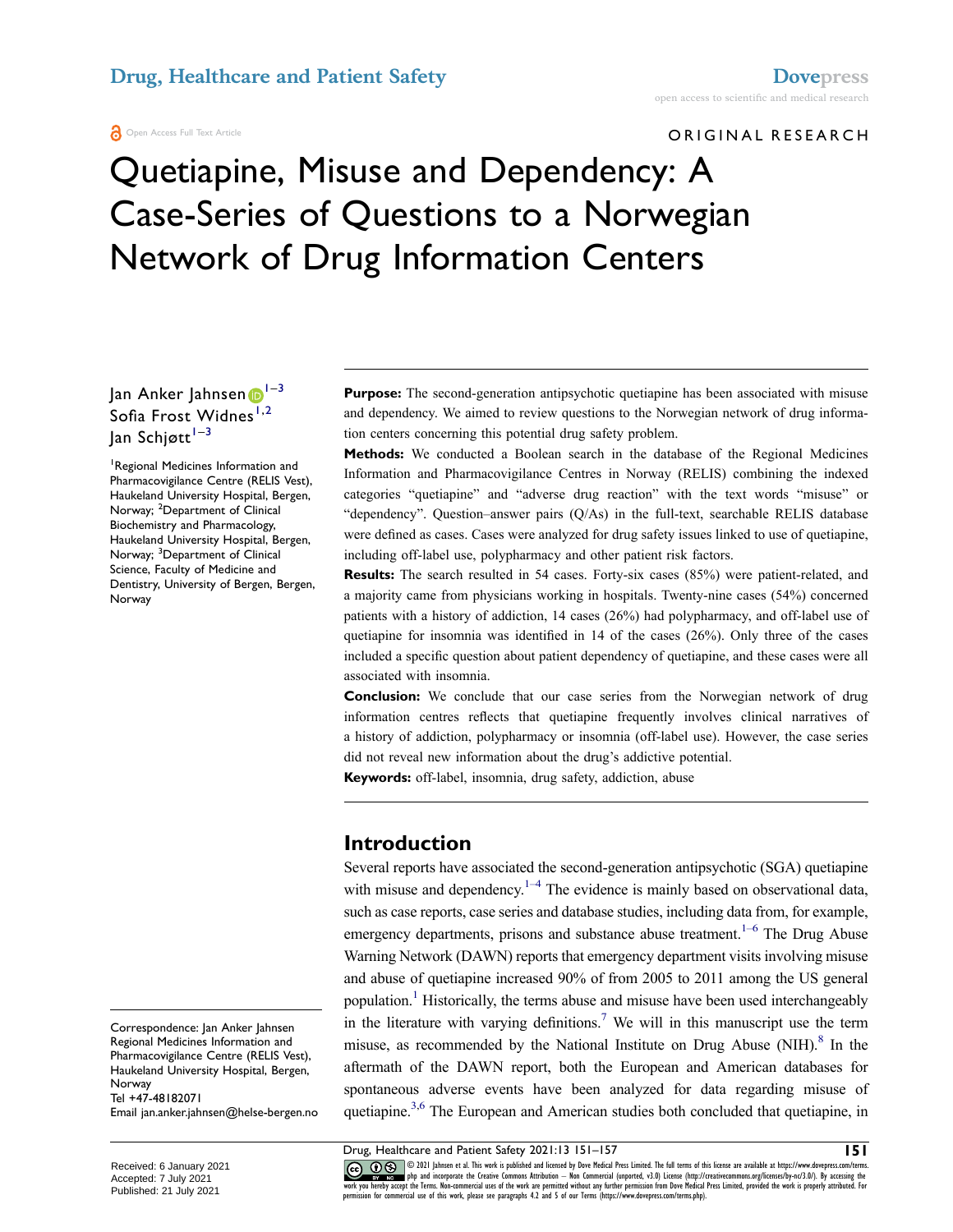comparison with other SGAs, might possess a significantly higher potential for misuse.<sup>3,6</sup> A retrospective study of national poison centers data in the US from 2005 to 2011, found 3116 cases regarding misuse or abuse of quetiapine, where 76% of the patients were treated in the emergency department and/or received medical admission.<sup>9</sup> While previous data from single cases and prisons indicated that the population prone to misuse of quetiapine is older with a previous substance misuse history, the data from US poison centres showed median age for abuse at 17 years and median age for misuse at 26 years. $9$  A different study, also analyzing data from US poison centers, reports that the patients intentionally misuse quetiapine attempting to gain a favorable pharmacological effect[.10](#page-6-4) The National Poison Data System in the US defines misuse and abuse as two separate events.[7](#page-6-0)

<span id="page-1-4"></span><span id="page-1-3"></span><span id="page-1-2"></span><span id="page-1-0"></span>Several factors have been proposed to explain the association, including attractive sedative and anxiolytic effects, together with a more favorable safety profile than benzodiazepines, and increased availability through street value and diversion.[4](#page-5-2) The combination of histaminic blockade with comparatively mild action at dopamine receptors are suggested as the pharmacological reason for potential misuse of quetiapine.<sup>11</sup> A recent review suggested that quetiapine's popularity in special populations is because the unpleasant or unwanted effects of addiction substances are soothed by quetiapine.<sup>12</sup> However, it is controversial whether quetiapine and other SGAs have addictive potential by producing euphoria and other desirable effects given the dopamine hypothesis of addiction.<sup>[5](#page-6-7)</sup> Furthermore, the potential for misuse and dependency is difficult to define based on off-label prescribing and the observation that populations at higher risk of misuse are associated with forensic, psychiatric and addiction treatment settings.<sup>[5](#page-6-7)</sup>

<span id="page-1-7"></span><span id="page-1-6"></span><span id="page-1-1"></span>Historically, pharmacological treatment of insomnia has been a source of misuse of the prescribed drug.<sup>13</sup> From barbiturates, to benzodiazepines, to Z-drugs, each new class of drug has been introduced with the promise of effective treatment with reduced safety risks. $14,15$  Despite extensive studies before gaining market authorization, problematic safety issues, including misuse and dependency, have been discovered post-marketing for drugs that effectively treat insomnia.<sup>14,15</sup> Consequently, there is in clinical practice a need for effective pharmacological treatment of insomnia without the risk of misuse, leading to extensive use of offlabel pharmacological treatment. In Norway, quetiapine is approved for treatment of schizophrenia and bipolar disorder and as supplementary treatment for depression, while the pattern of quetiapine dispensing most likely reflects

<span id="page-1-8"></span>predominant off-label use, possibly explained by increased use against insomnia. $16,17$  $16,17$  In this context, the lack of systematic studies of the safety profile of quetiapine when used for insomnia is worrying.

<span id="page-1-10"></span><span id="page-1-9"></span>Polypharmacy has the potential to adversely affect patient safety by increasing side effects and drug interactions while reducing adherence. Researchers have expressed concern over the widespread off-label prescrib-ing and polypharmacy among young patients.<sup>[18](#page-6-13)</sup> Both patients with a substance abuse disorder and psychiatric patients are prone to polypharmacy[.19](#page-6-14) Due to the nature of psychiatric illness, polypharmacy can be necessary for the individual patient.<sup>20</sup> This can be termed as appropriate polypharmacy, but in order to identify either inappropriate or appropriate polypharmacy, it is necessary to evaluate each individual case.<sup>21</sup> As many studies are lacking the necessary clinical information to perform such evaluations, the most used definitions of polypharmacy is the use of five or more drugs. $21$ 

<span id="page-1-13"></span><span id="page-1-12"></span><span id="page-1-11"></span>The possibility to process unstructured textual data, from for example suspected adverse drug reaction (ADR) reports, medical literature, electronic health records, and social media, is of current interest in pharmacovigilance. $22$ A disproportionality analysis to identify drug safety signals in a database shared by the Regional Medicines Information and Pharmacovigilance Centres in Norway (RELIS) was recently performed. In this study, the data mining algorithm (reporting odds ratio; ROR) found that quetiapine was associated with the text words misuse or dependency twice as common as would be expected if there was no statistical association between the drug and the event.<sup>23</sup>

<span id="page-1-14"></span><span id="page-1-5"></span>This study aimed to examine this association by reviewing spontaneous questions to RELIS concerning misuse/abuse or dependency when quetiapine was prescribed, or considered for prescribing. Despite several case reports and an increasing concern in the literature, there are still many questions and few definitive answers.<sup>[12](#page-6-6)</sup> Descriptive information retrieved from clinician's queries can lead to new insight into patient characteristics and reflect the physician's attitude to this topic, while the workplace of the physician can provide information about the level of care of the patient. In addition to investigating misuse including off-label use of quetiapine for insomnia, we were particularly interested in whether or not queries suggested an addictive potential with use of the drug as an antipsychotic agent for approved indications.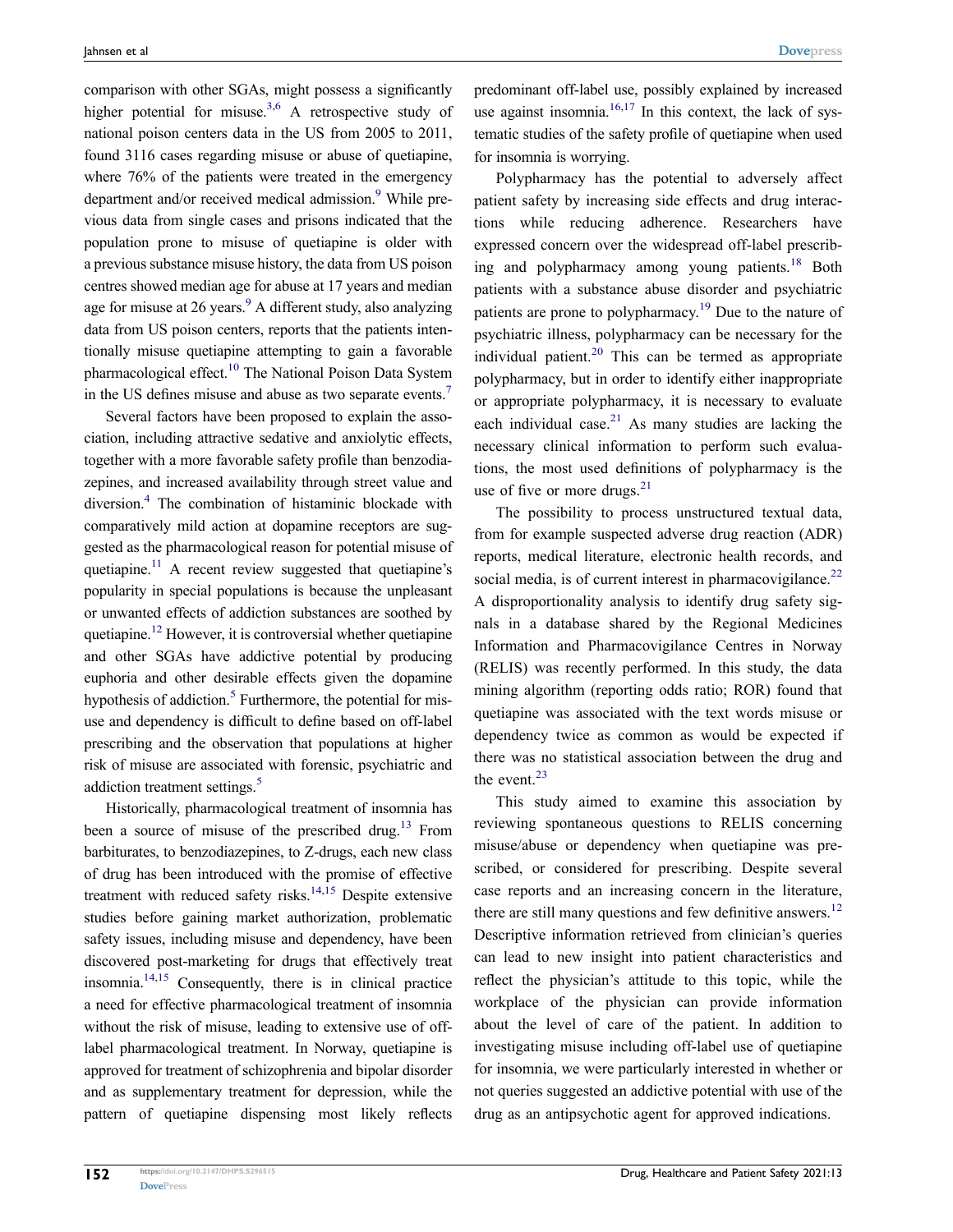### **Methods**

The authors work at the Regional Medicines Information and Pharmacovigilance Centres in Norway (RELIS). RELIS is funded by the Norwegian Ministry of Health and Care Services with the Norwegian Medical Agency as grant administrator, and is independent of the pharmaceutical industry.[24](#page-6-19) RELIS provide decision support to health care professionals in all four Norwegian health regions free of charge, and handle spontaneous ADR reports from health care professionals.<sup>25</sup> The centers are associated with clinical pharmacology units at university hospitals, and the staff includes pharmacists and physicians with expertise in searching for and critically evalu-ating literature.<sup>[24](#page-6-19)</sup>

#### <span id="page-2-1"></span><span id="page-2-0"></span>The RELIS Database

Questions to RELIS are clinical narratives submitted in a free form text field. RELIS store indexed question– answer pairs (Q/As) in a full-text, searchable database. The Q/As are indexed with profession (eg, physician, pharmacist) and workplace (eg, general practice, hospital or specialist practice) for each inquirer. The RELIS database, launched in 1995, now contains more than 50,000 Q/ As. All content of the database is available to staff working at RELIS. Selected Q/As are published online as open access and are freely available to healthcare professionals. Answers considered as not having any general interest, or questions that are so specific there is a risk the patient can be identified (eg, rare syndromes), are only available for the RELIS staff. There are no personally identifiable information (eg, name or date of birth) about patients in the database. The database contains a simple search function where either an indexed drug (eg, quetiapine), an indexed category (eg, adverse effect) or a text word (eg, dependency) is entered. Simple searches may then be combined with Boolean operators (AND/OR/NOT).<sup>26</sup>

#### <span id="page-2-2"></span>Search Strategy

We searched the RELIS database for Q/As indexed with quetiapine and the keywords "misuse" or "dependency". The Q/As in the database is in Norwegian, and "misuse" and "dependency" are English translations of the terms used. Notice that in Norwegian, misuse can also be interpreted as abuse. The search was performed in February 2020, including all Q/As in the database from its inception in 1995. Quetiapine first received approval in the USA in 1997 and in Norway in  $2003$ <sup>[12](#page-6-6),16</sup> Indexed

searches were "quetiapine" and "adverse effect", while text word searches were "misuse" and "dependency". Several synonyms and combinations of Norwegian text words related to misuse, abuse, dependency and drugseeking behavior were tested to identify all relevant Q/ As in the database. The final search string was ((quetiapine (indexed) AND adverse effect (indexed)) AND (misuse (text word) OR dependency (text word))). [Figure 1](#page-3-0) shows the search strategy in the present study.

#### Analysis

The questions (Q) in the identified Q/As were defined as cases. The text in each Q was manually examined with agreement among the authors with regard to type of question (patient-related or general) and patient characteristics, as presented in [Table 1.](#page-4-0) The accompanying answers (A) were not analyzed. We define patient-related question as concerning pharmacotherapy in a particular patient, and general question as concerning pharmacotherapy in a patient population. Available patient characteristics are dependent on what the clinician has chosen to include in the free-form text field.

Off-label use of quetiapine regards in our experience often insomnia, and cases were reviewed for description of such use. Quetiapine is also often involved in psychotropic polypharmacy, and we defined polypharmacy as either concurrent use of three or more psychotropic drugs or five or more drugs of any type. Definition of other patient characteristics was based on the narratives that usually contain the clinical background for a question (eg, "I have a bipolar patient with anxiety and insomnia, and a history of addiction").

### **Results**

The Boolean search resulted in 54 cases among 50,328 Q/ As in total [\(Figure 1\)](#page-3-0). [Table 1](#page-4-0) shows the result of the manual text analysis of the 54 cases. Forty-six cases (85%) were related to specific patients, meaning it was obvious from the narrative in the case that the question concerned a specific patient. All 54 cases were from either physician  $(89%)$  or pharmacist  $(11%)$ , with the majority emanating from physicians working in hospital or specialist practice (78%). In 29 cases (54%), the narrative described a patient with a history of addiction, while polypharmacy was included in 14 cases  $(26%)$ . In five cases  $(9%)$  clinicians were enquiring about quetiapine's addictive potential. Among them were three patient-specific cases (6%) associated with dependency, where two were associated with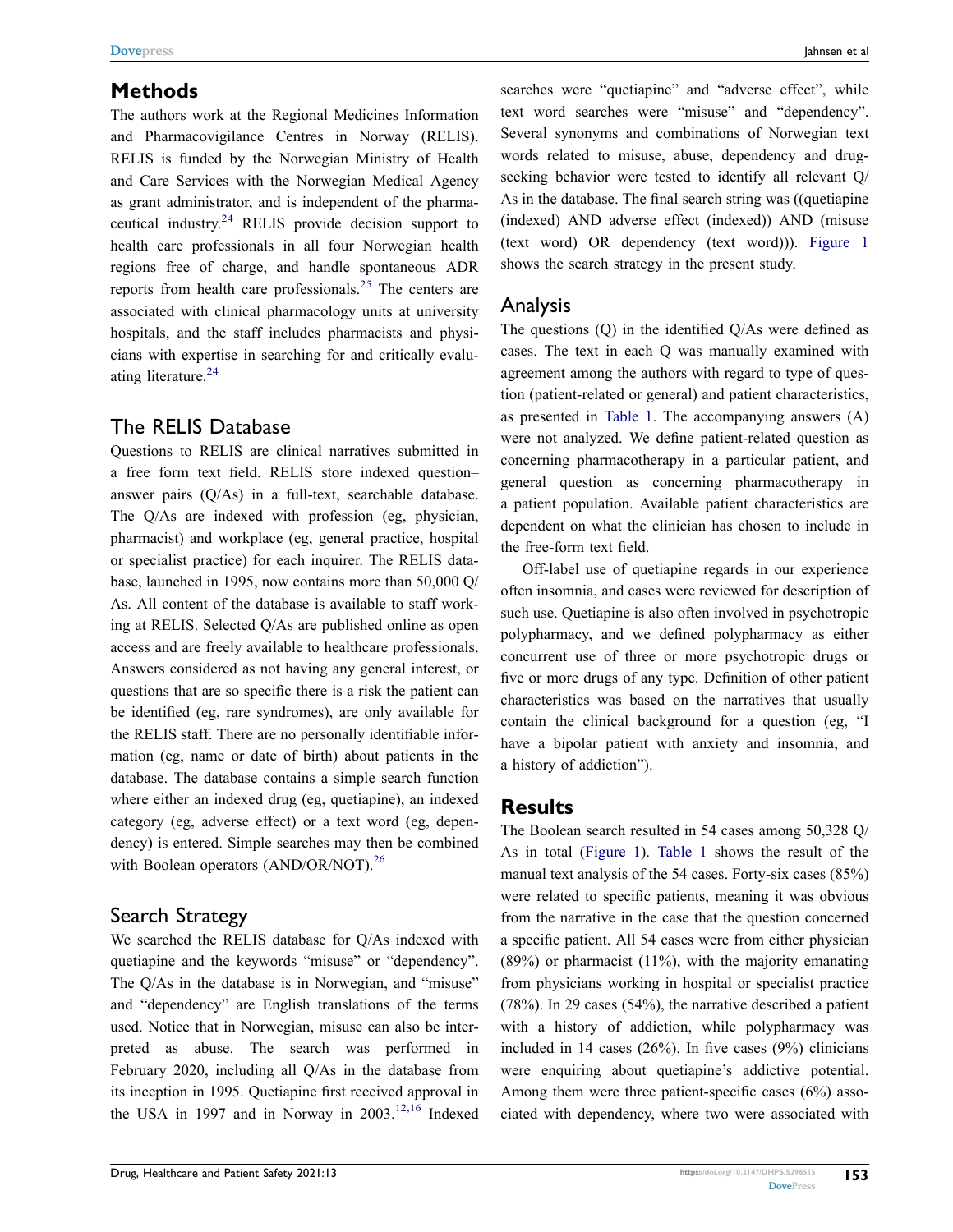<span id="page-3-0"></span>

Figure 1 Search strategy in the database of the Regional Medicines Information and Pharmacovigilance Centres in Norway (RELIS).<sup>26</sup> The search was based on question (Q)answering (A) pairs from March 1995 to February 2020 in the indexed, full-text, searchable RELIS database. Questions (Qs) in the Q/As were defined as cases.

off-label use of quetiapine for insomnia, while the third case related insomnia with tapering of quetiapine. Two additional cases (4%) were from physicians enquiring about quetiapine's addictive potential based on their clinical practice. None of the five cases specified that it regarded use for an approved indication of the drug [\(Table 2\)](#page-5-3).

#### **Discussion**

In this study, we found no cases regarding misuse or dependency among patients with regular prescribing of quetiapine for the approved indications of the drug in Norway. In other words, there were no cases, or experience from own practice, that described patients with a history of psychosis that showed any sign of addiction to the drug in therapeutic doses. The majority of cases described a history of addiction, off-label use for insomnia and psychotropic polypharmacy. All of these patient characteristics may be defined as potential risk factors to misuse of the drug. There were only a few cases where the addictive potential of quetiapine specifically was asked for.

Among these, there were three patient-specific cases, that all included subjective patient reporting. In such cases, many patients, including those without a psychiatric disease, may however experience tolerance or drug withdrawal reactions that do not qualify to a diagnosis of addiction according to the International Classification of Diseases  $(ICD).^{27}$ 

We were interested in cases reflecting real life clinical use of quetiapine, as opposed to general questions about use of quetiapine and related drug safety issues. In more than half of the cases, a history of addiction was mentioned. Our general impression from these cases was that use of quetiapine was not seen as problematic, even with a history of addiction and prevalent off-label use for insomnia. They typically included general information about a history of addiction and current pharmacotherapy (including quetiapine) – while the specific question to RELIS concerned other aspects of the treatment. This correlates with experience from clinical practice, as quetiapine is used off-label to ease symptoms of substance use disorders, including alcohol.<sup>[12](#page-6-6)</sup> The prevalent use of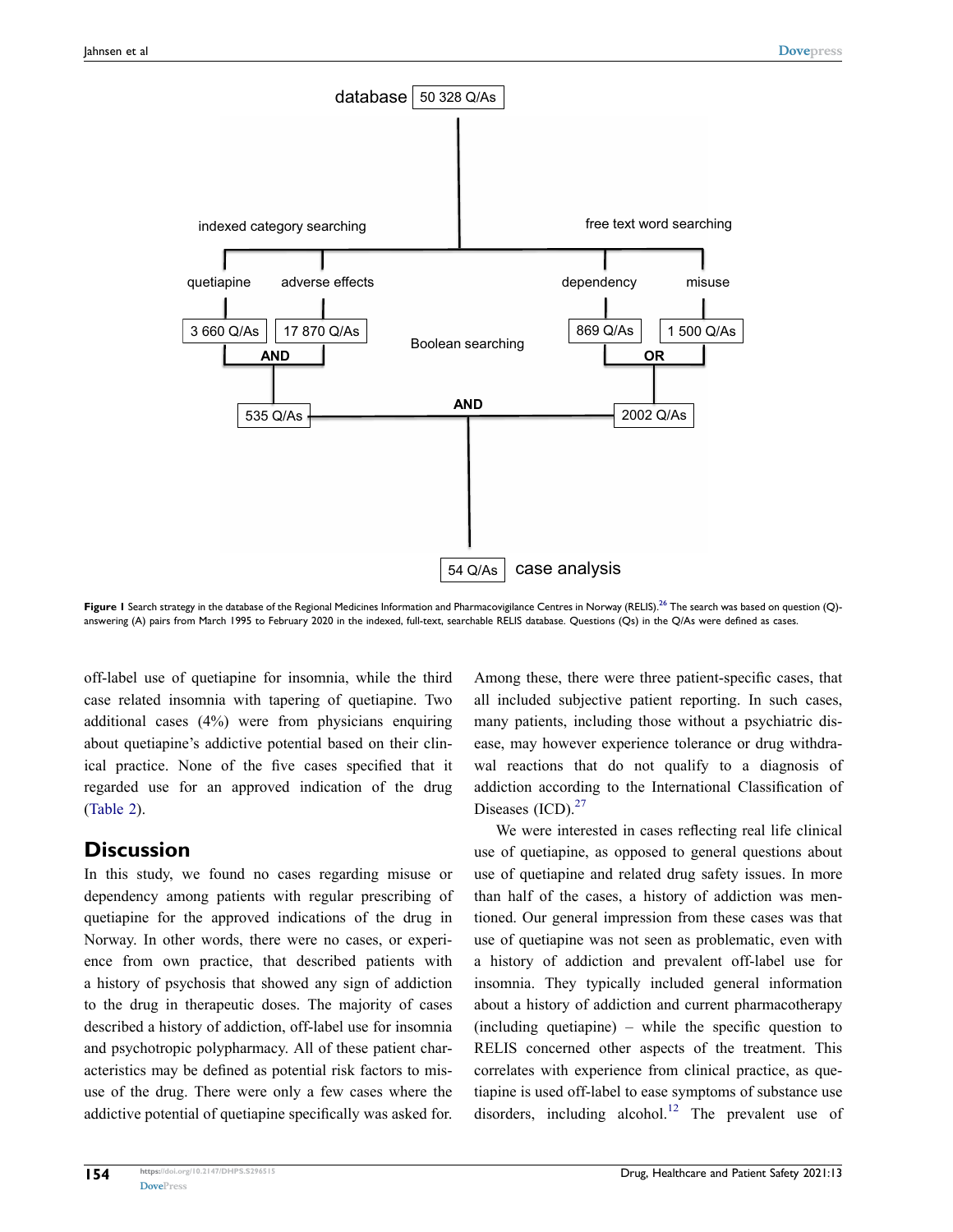<span id="page-4-0"></span>**Table 1** Case Analysis of Questions Regarding Misuse or **Dependency** 

| <b>Analysis</b>                        | Cases N=54 (%) |  |  |  |
|----------------------------------------|----------------|--|--|--|
| Type of question                       |                |  |  |  |
| Patient-related                        | 46 (85)        |  |  |  |
| General                                | 8(15)          |  |  |  |
| Questioner                             |                |  |  |  |
| Physician                              | 48 (89)        |  |  |  |
| Pharmacist                             | 6(11)          |  |  |  |
| Workplace                              |                |  |  |  |
| Hospital or specialist practice        | 42 (78)        |  |  |  |
| General practice                       | 6(11)          |  |  |  |
| Pharmacy                               | 6(11)          |  |  |  |
| Patient characteristics                |                |  |  |  |
| History of addiction                   | 29 (54)        |  |  |  |
| Polypharmacy                           | 14 (26)        |  |  |  |
| Off-label use (insomnia)               | 14 (26)        |  |  |  |
| Questions about quetiapine's addictive | 5 (9)          |  |  |  |
| potential in                           |                |  |  |  |
| An individual patient                  | 3(6)           |  |  |  |
| A patient population                   | 2(4)           |  |  |  |

**Notes**: "Type of question", "Questioner" and "Workplace" are indexed in the database for each case. Patient characteristics is information resulting from manual text analysis of the questions, performed by the authors.

quetiapine among patients with a history of addiction in our data, can explain why the previously mentioned disproportionality analysis from the RELIS database found that quetiapine was associated with the words misuse or dependency.[23](#page-6-18)

Of the 54 cases, only five contained questions about quetiapine's addictive potential [\(Table 1\)](#page-4-0). The five questions have been translated to English and are presented in [Table 2.](#page-5-3) Although few, four of the five cases were registered in the last five years of the study period, in correlation with increased awareness of this issue in national and international literature.<sup>[12,](#page-6-6)[17](#page-6-12)[,28](#page-6-23),29</sup> Only three cases regarded potential misuse or dependency in individual patients [\(Table 1\)](#page-4-0). All of these were subjective patient reports, implying that the physician did not objectively suspect any misuse or dependency, and it was information from the patient that prompted the physician to ask RELIS. Two of the cases concerned off-label treatment with low-dose quetiapine for insomnia, which carries a high risk for misuse[.12](#page-6-6) Patients with a quetiapine addiction usually start with low doses and subsequently increase them, and have in most cases psychiatric comorbidities or a history of substance abuse disorder.<sup>[12](#page-6-6)</sup> Off-label treatment of insomnia with quetiapine has become prevalent in later years,  $12,16$  $12,16$  and if quetiapine has a true addictive potential we should expect an increase in ADR reports associated with the drug for this indication. Analysis of ADR reports in Europe and the USA has shown a higher potential for misuse than other  $SGAs.<sup>3,6</sup>$  $SGAs.<sup>3,6</sup>$  $SGAs.<sup>3,6</sup>$  $SGAs.<sup>3,6</sup>$  The European study covers the years 2004–2016, while the American study analyzes the years  $2015-2017^{3,6}$  $2015-2017^{3,6}$  $2015-2017^{3,6}$  Considering that attention to misuse of quetiapine has increased significantly after  $2015$ ,  $^{12}$  $^{12}$  $^{12}$  it will be interesting to see if this is reflected in ADR reporting in the future. A speculation is that some of the ADR reports in the above studies are based on similar descriptions observed in this study, and that the true misuse potential of quetiapine is ambiguous. The third case reported recent insomnia after a slow tapering of 400 mg quetiapine ([Table 2\)](#page-5-3). Withdrawal of quetiapine can lead to "discontinuation" symptoms, $^{12}$  although tapering over several months would be expected to negate such reactions. The cases containing general questions regarding quetiapine and the risk of misuse and dependency were from a psychiatrist experienced in treating substance dependency, and from a general practitioner (GP) working in a prison, respectively [\(Table 2](#page-5-3)). These two cases are the first registered questions about quetiapine misuse to RELIS, which is in agreement with these populations being susceptible to misusing quetiapine.<sup>[12](#page-6-6)</sup>

<span id="page-4-1"></span>Questions to RELIS are spontaneous, and do not necessarily represent drug problems perceived by the general population of health care professionals. However, in comparison to spontaneous ADR-reports, a question to RELIS is in the context of clinical decision support, and as such a more deliberate action. Drug safety problems, in particular off-label prescribing of quetiapine for insomnia is currently discussed in Norway.<sup>[16](#page-6-11)[,17,](#page-6-12)[28,](#page-6-23)[29](#page-6-24)</sup> In our experience, such publicity usually motivates frequent questions to RELIS about a drug. Therefore, we were surprised that so few queries concerned misuse or dependency of quetiapine. Furthermore, in our cases, specialists did not consider quetiapine to necessarily be a problem, but the associated discussion about misuse and potential addiction linked to the drug was a concern among GPs. If treatment with quetiapine is off-label and not clearly communicated to GPs, it could lead to misunderstandings and concerns about the drug's safety profile.

The queries to RELIS are submitted as free-form text, and usually contain practical, descriptive information about the patient (eg, history of alcohol addiction) without specific diagnoses. For example, insomnia was the main indication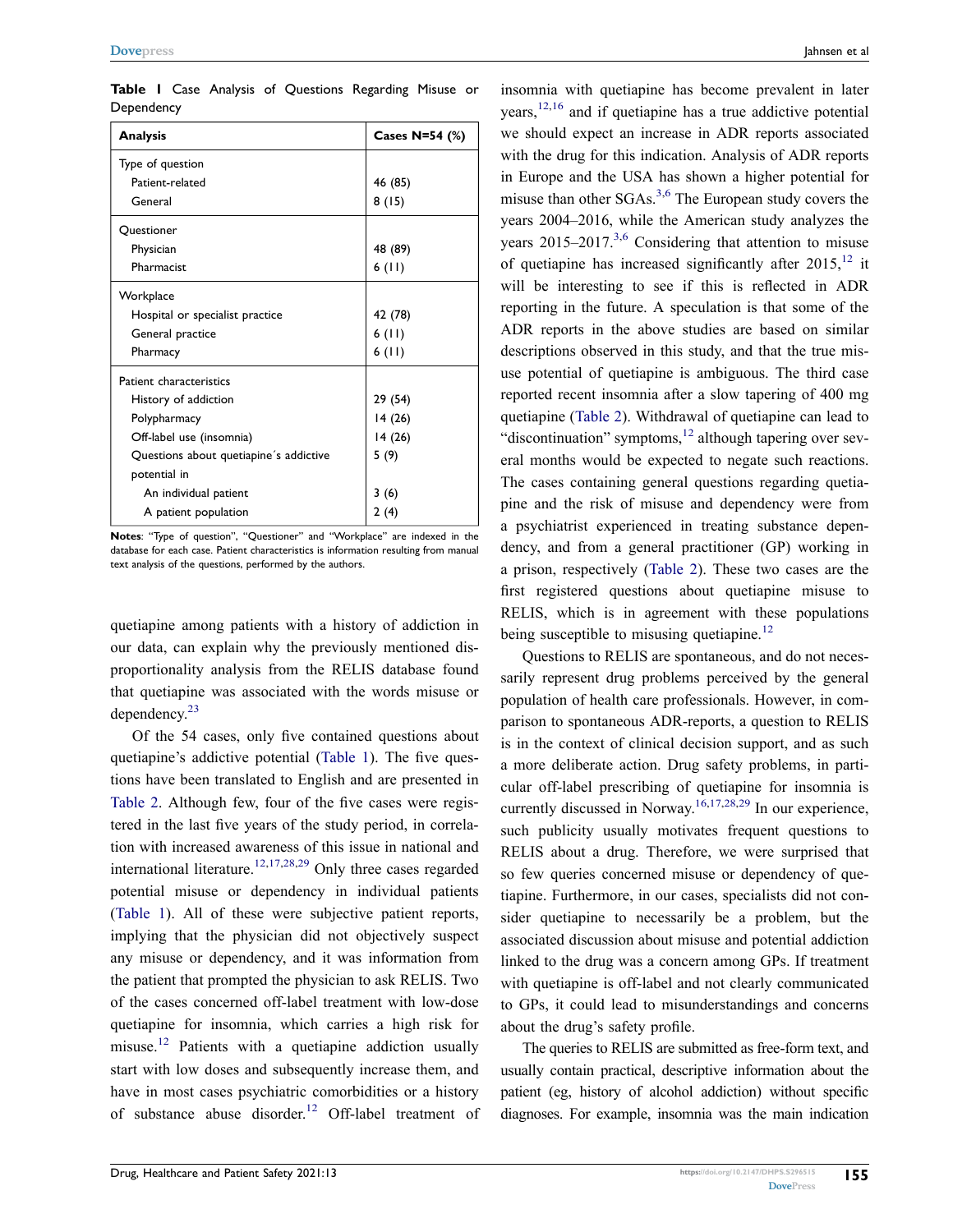|               | Who                                       | When           | What                                                                                                                                                                                                                                                                                                                       |
|---------------|-------------------------------------------|----------------|----------------------------------------------------------------------------------------------------------------------------------------------------------------------------------------------------------------------------------------------------------------------------------------------------------------------------|
|               | General practitioner                      | September 2016 | A patient uses 50 mg quetiapine for insomnia. The patient reports problems with<br>dependency, and cannot sleep without quetiapine. The physician asks if dependency is<br>a known risk associated with quetiapine.                                                                                                        |
| $\mathcal{P}$ | Specialist in<br>psychiatry               | January 2017   | A patient reports recent insomnia after tapering and withdrawal of quetiapine 400 mg. The<br>tapering was performed over 2 months with concomitant significant insomnia. The<br>physician asks if this withdrawal reaction is a known effect of quetiapine, and if it could be<br>linked to dependency.                    |
| 3             | General practitioner                      | November 2018  | A physician asks if use of quetiapine in a low dose for insomnia can result in dependency,<br>based on a report from a patient.                                                                                                                                                                                            |
| 4             | Specialist in<br>psychiatry               | November 2012  | A psychiatrist who is experienced in treating substance dependency has several patients<br>requesting quetiapine, in her experience due to its effects on racing thoughts, depressive<br>thoughts and insomnia. The psychiatrist asks if it is still correct to think of quetiapine as<br>a drug that is not intoxicating. |
| 5             | Prison physician/<br>general practitioner | January 2015   | A physician working in a prison asks if quetiapine has a potential for dependency and<br>addiction. Demand for quetiapine has increased among inmates, often among patients with<br>a history of addiction, who specifically ask for dosages of 200 mg or above.                                                           |

<span id="page-5-3"></span>**Table 2** Quotes from Questions About Quetiapine´s Addictive Potential

Notes: The five cases asking about quetiapine's addictive potential. Case 1-3 concern individual patients, while case 4 and 5 are general questions regarding specific patient populations. The texts are translated from Norwegian, with minor revisions to increase readability.

for use in 14 cases (26%), but we cannot distinguish primary insomnia from other forms of insomnia due to lack of precision in the clinical narratives. This also means that we only know of concomitant medications when it is contained in the narrative, and in our experience clinicians often only report those medications they consider relevant for their question.

<span id="page-5-4"></span>The drug safety issues associated with quetiapine appear to be similar to those described for gabapentine and pregabaline, where particular subpopulations are at risk of misuse.<sup>[25,](#page-6-20)30</sup> We have previously shown that our access to clinical narratives and ADR reports is of value concerning suspicion of misuse of prescribed drugs like pregabalin.<sup>[25](#page-6-20)</sup> Thus, studies like the present can provide complementary knowledge to observational registry studies. Off-label prescribing of quetiapine, which is prevalent in Norway,  $16,17$  $16,17$  also involves a risk of lack of effect. With off-label use, dose escalation does not represent the initial step of dependency. Thus, ours and other observations show that the epidemiology of misuse of quetiapine needs further appropriate assessment, focusing on improved understanding of its addictive liability in the context of real life.

## **Conclusion**

We conclude that our case series from the Norwegian network of drug information centers reflects that quetiapine frequently involve clinical narratives of a history of addiction, polypharmacy or insomnia (off-label use). However, the case series did not reveal new information about the drug's addictive potential.

#### **Disclosure**

The authors report no conflicts of interest in this work. There was no external funding of this study. The data accessed from RELIS is freely available to staff at RELIS, and no review or approval was required for this research. No further data, besides what is included in the manuscript, will be shared.

### **References**

- <span id="page-5-0"></span>1. Mattson ME, Albright VA, Yoon J, Council CL. Emergency department visits involving misuse and abuse of the antipsychotic quetiapine: results from the drug abuse warning network (DAWN). *Subst Abuse*. [2015;](#page-0-3)9:39–46. doi:[10.4137/SART.S22233](https://doi.org/10.4137/SART.S22233)
- 2. Lee J, Pilgrim J, Gerostamoulos D, Robinson J, Wong A. Increasing rates of quetiapine overdose, misuse, and mortality in Victoria, Australia. *Drug Alcohol Depend*. 2018;187:95–99. doi:[10.1016/j.](https://doi.org/10.1016/j.drugalcdep.2018.03.002) [drugalcdep.2018.03.002](https://doi.org/10.1016/j.drugalcdep.2018.03.002)
- <span id="page-5-1"></span>3. Chiappini S, Schifano F. Is there a potential of misuse for quetiapine? Literature review and analysis of the European Medicines Agency/ European Medicines Agency adverse drug reactions' database. *J Clin Psychopharmacol*. [2018](#page-0-4);38(1):72–79. doi:[10.1097/](https://doi.org/10.1097/JCP.0000000000000814) [JCP.0000000000000814](https://doi.org/10.1097/JCP.0000000000000814)
- <span id="page-5-2"></span>4. Kim S, Lee G, Kim E, Jung H, Chang J. Quetiapine misuse and abuse: is it an atypical paradigm of drug seeking behavior? *J Res Pharm Pract*. [2017;](#page-1-0)6(1):12–15. doi:[10.4103/2279-042X.200987](https://doi.org/10.4103/2279-042X.200987)